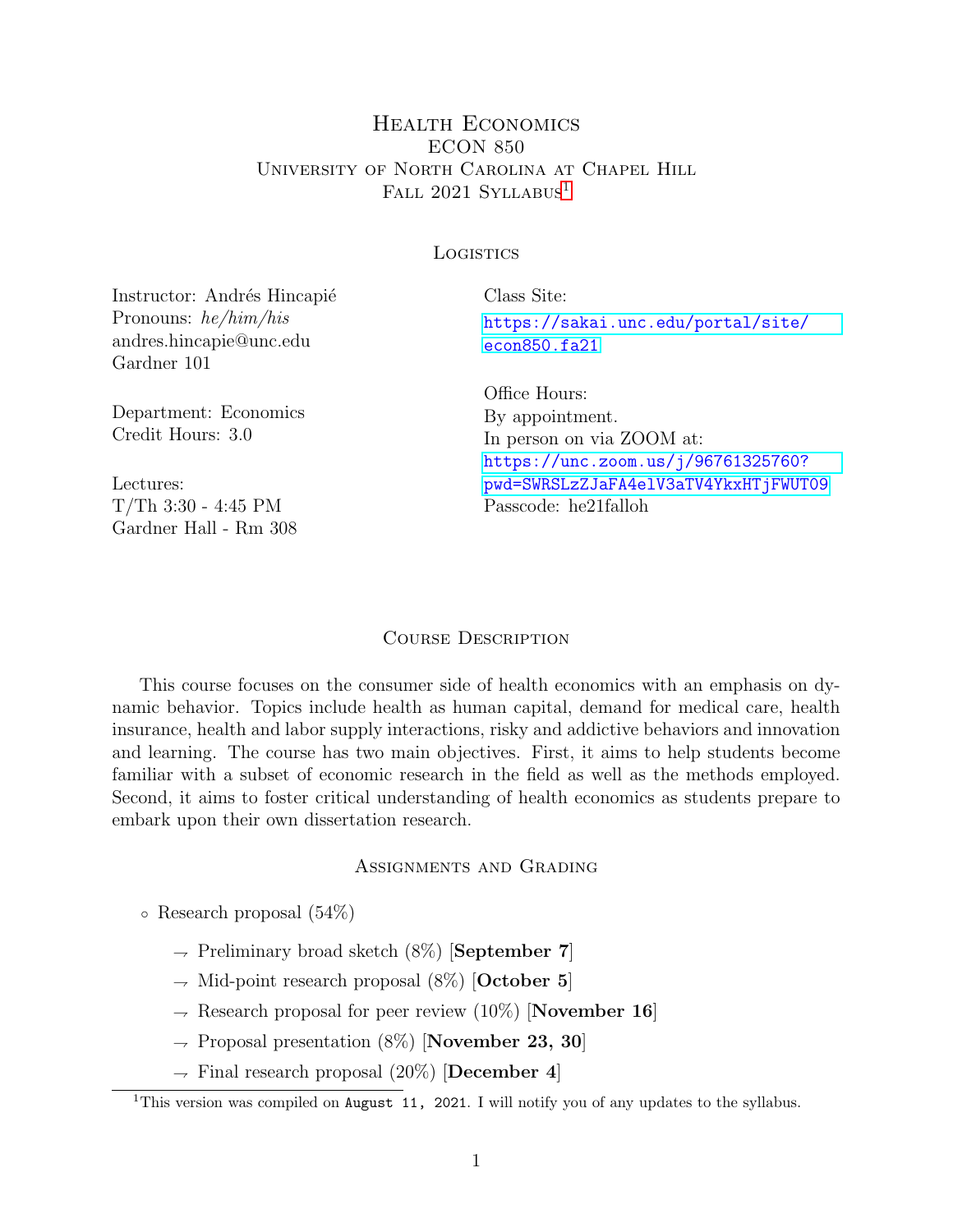- $\circ$  Peer review report:  $(8\%)$  [November 23, 30]
- Paper presentation (8%) [TBD]
- Participation (30%)
	- $\rightarrow$  In class participation (15%)
	- $\rightarrow$  Paper summaries (15%) [Every class based on a journal article or working paper]

Research groups. Students are allowed and encouraged to work in groups of up to three authors. If a student would like to work with someone but does not have a partner they can submit their names to me (via an email) by August 31 and I will pair you with other students looking to partner up, provided there is any.

Preliminary broad sketch. Extended abstract of topic(s) and research question(s). Try to make your research questions as sharp and delineated as possible. Length of broad sketch should be less than one page.

Specs: 1.5 spacing, 1 inch margins, 12pt Times New Roman or similar font. \*\*\*Same specs apply for ALL documents (summaries, proposals, peer reports, etc.\*\*\*

Mid-point research proposal. The mid-point proposal should contain:

- Refined research question, stated as clearly and sharply as possible.
- Motivation: motivating your question and its importance. (2 paragraphs)
- How: brief abstract of how you intend to answer the question (e.g. an RD design, an IV strategy, a dynamic discrete-choice structural model, an equilibrium structural model). (1 paragraph)
- Related literature: this should include a focal paper (or papers) that you plan to use as a benchmark for your paper and how your work relates. (1 page at most)
- Data: brief description of data source, summary statistics of key variables, and one descriptive table that provides insight into your question of interest. (2 pages at most)
- Empirical model:
	- $\rightarrow$  Reduced-form proposals: write down your empirical equation(s). What is your estimation strategy? How do you identify your causal effect of interest? What are potential confounders? (2 pages at most)
	- $\rightarrow$  *Structural proposals:* Explain briefly how do you plan to estimate your model (e.g. ML, SMM). Explain how your data will allow you to identify the policy-invariant, deep parameters of interest. If possible, provide reduce-form evidence motivating the mechanisms in your model. (2 pages at most)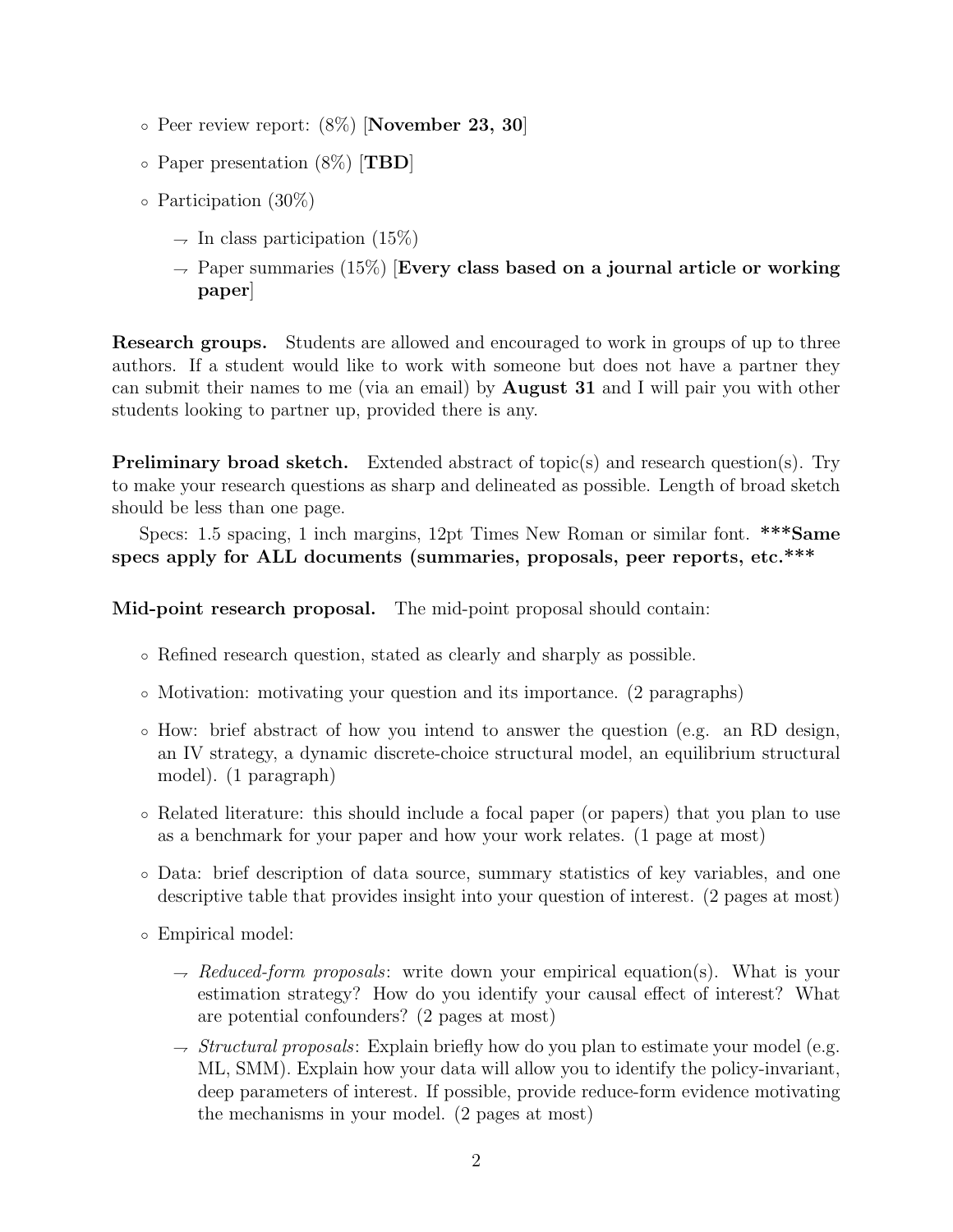We will devote one or two classes to discuss mid-point research proposals. Be prepared to present your work. Time allocated to each group TBD.

Note: You are allowed to marginally change your topic from what you had declared in the initial broad sketch. If you would like a major change in your topic make sure to discuss the change with me.

Research proposal for peer review. It should be about 12-15 pages long and it should include:

- Abstract: 100 words or less (this can be single spaced).
- Introduction. The following questions should be answered concisely in (at most) the first three paragraphs of your introduction: What is your research question? What is the motivation for your research? Why do you think your research is a contribution to the literature?
- Literature Review: thorough but concise. You could make this part of the Intro or you could have it separate.
- Theoretical Model (if any): this surely applies for structural models and applies to reduced form models if testing a theory.
- Empirical Model: this mostly applies to reduced-form models, specially those that do not have a theoretical model.
- Data: describe the data set that you will use and provide and analyze summary stats that:
	- $\rightarrow$  display that the data do not have anomalies (these are your standard summary stats, do not spend too much space here); and
	- $\rightarrow$  motivate your research question (these are more targeted summary stats, more relevant for your analysis).
- Estimation Strategy: provide the econometric procedure that you intend to follow and briefly discuss why you selected it over other alternatives.
- Preliminary Results: this applies most strongly for reduced-form models. For structural proposals you may provide preliminary simulations of a basic version of your model; check with me about what constitutes acceptable preliminary results.
- Bibliography.

The proposal will be reviewed by one of your classmates. Each of you will provide detailed written comments to a proposal.

Proposal presentation. Depending on the number of research groups, we will devote several classes for authors to present their proposals. Time allocated to each group TBD.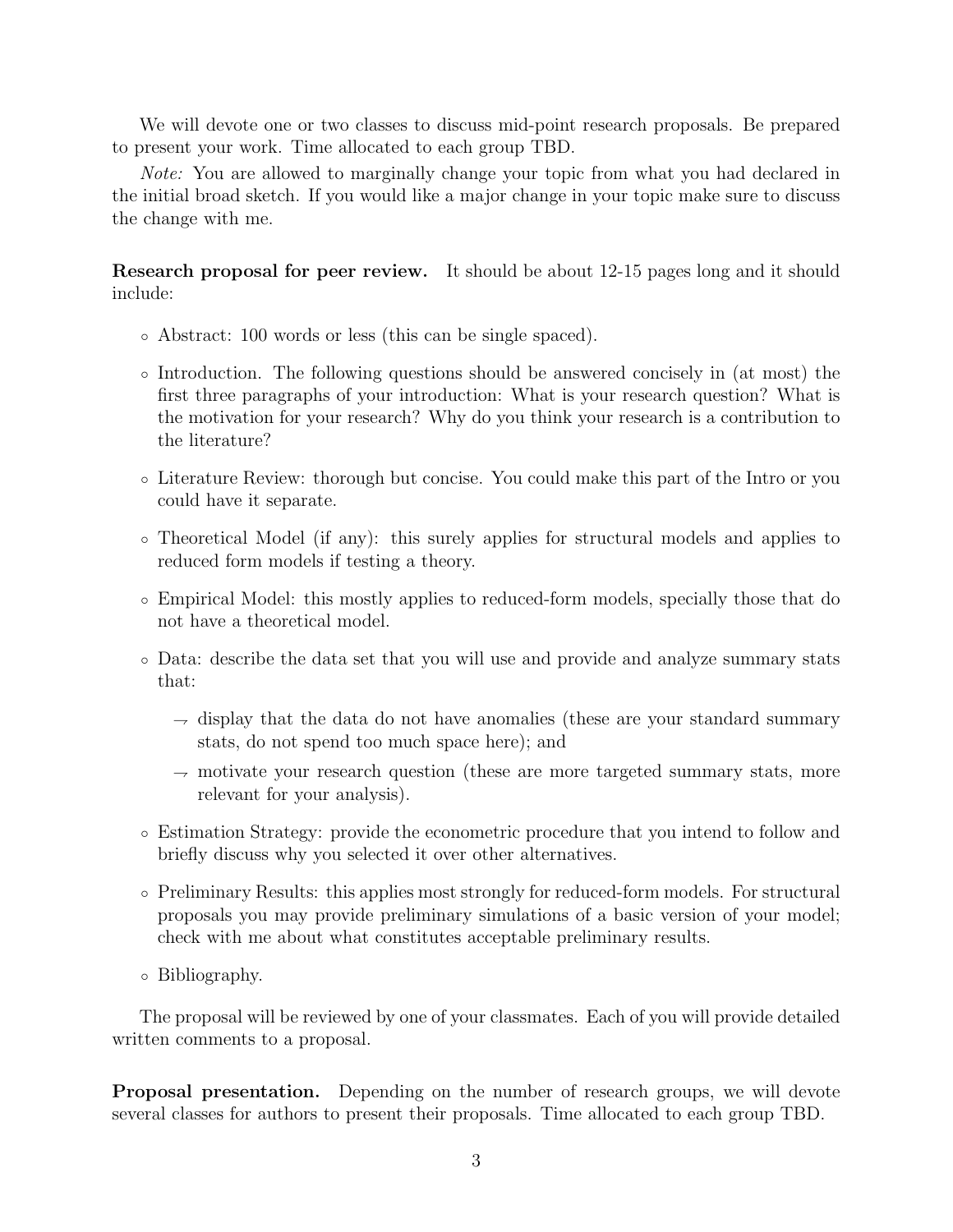Final research proposal. A final version of the research proposal with modifications after discussion and peer comments must be submitted. It still should be about 12-17 pages long.

Research proposal peer review. Provide detailed written comments to another research group's proposal. Be prepared to present and discuss your comments.

**Paper presentation.** Every student will lead at least one class during the semester with a paper chosen from a set of recent research papers (published, working papers, and job market papers). Find the collection of candidate papers for presentation in the link in the "Overview" tab in the class site on Sakai (link at top of syllabus). Students can also find themselves a paper they would like to present, I will then evaluate if the paper is suitable for the class.

In-class participation. Participation is critical for the success of the class. I expect you to come to each class having read the papers and prepared to discuss them. The more ready and willing you are to ask questions and provide your insihgt, the more you will learn. Being prepared for class, classroom attendance and participation will all be factored into the final in class-participation grade. Note: I do ask questions to students in class but you should not think of this as a test, instead, it is an opportunity to make mistakes in a low-stakes environment. I hope to make my fair share of mistakes in our discussions.

Paper summaries. In order to provide a basic ground for discussion every student will create a summary of each paper we discuss in class. The summary must providing a brief (one or two sentence) responses to each of questions 1 to 5 of the guidelines for reading papers (see below), along with 1 critique and 1 sharp, delineated research question that occurred to you from reading the paper. Be ready to discuss your summary, criticism and research question in class. Bring a copy of your summary to class. Summaries should be no longer than 1 page. No summaries are needed for handbook chapters.

### Course Topics Outline

1. Introduction; 2. Demand for Medical Care; 3. Health Insurance; 4. Health and the Labor Market; 5. Consumption of Addictive Goods; 6. Other Topics (e.g. Innovation, Learning, Long-Term Care, Mental Health).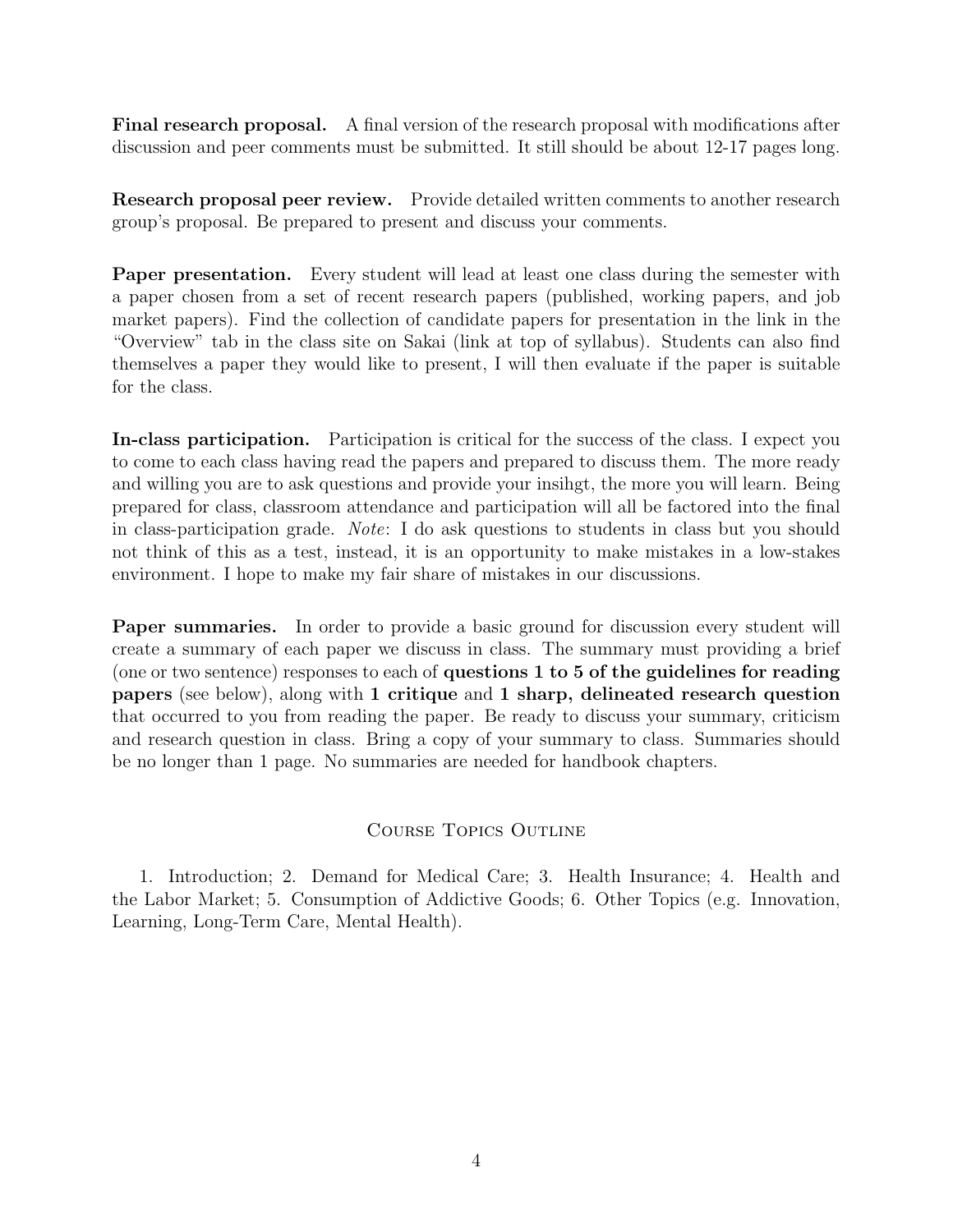| Week             | Day                    | Date            | Topic                             | Readings                                       | Comments                     |
|------------------|------------------------|-----------------|-----------------------------------|------------------------------------------------|------------------------------|
| $\mathbf{1}$     | ${\rm Th}$             | 8/19            | Intro                             | Arrow (1963); Pauly (1988); Garber and Skinner |                              |
|                  |                        |                 |                                   | (2008); Papanicolas, Woskie, and Jha (2018)    |                              |
| $\overline{2}$   | Tu                     | 8/24            | Demand for medical care           | Jones $(2000)$                                 |                              |
| $\overline{2}$   | Th                     | 8/26            | Demand for medical care           | Jones (2000); Lewbel (2019) (Sections 1-6)     |                              |
| 3                | Tu                     | 8/31            | Demand for medical care           | Manning et al. (1987)                          | Partner request due          |
| 3                | ${\rm Th}$             | 9/2             | Demand for medical care           | Finkelstein et al. (2012)                      |                              |
| $\overline{4}$   | T <sub>u</sub>         | 9/7             | Demand for medical care           | Grossman $(1972)$                              | Broad sketch due             |
| 4                | ${\rm Th}$             | 9/9             | Demand for medical care           | Grossman (1972)                                |                              |
| $\overline{5}$   | Tu                     | 9/14            | Student presentation              |                                                |                              |
| $\overline{5}$   | ${\rm Th}$             | 9/16            | Health and labor market           | Gilleskie (1998)                               |                              |
| 6                | Tu                     | $\sqrt{9/21}$   | Health and labor market           | Gilleskie (1998), Cronin (2019)                |                              |
| 6                | ${\rm Th}$             | 9/23            | Student presentation              |                                                |                              |
| $\overline{7}$   | $\overline{\text{Tu}}$ | $\frac{9}{28}$  | Health and labor market           | Papageorge $(2016)$                            |                              |
| $\overline{7}$   | ${\rm Th}$             | 9/30            | Health insurance                  | Cutler and Zeckhauser (2000)                   |                              |
| $\overline{8}$   | $\overline{\text{Tu}}$ | 10/5            | Student presentation              |                                                | Mid-point proposal due       |
| 8                | Th                     | 10/7            | Mid Point Presentations           |                                                |                              |
| 9                | $\overline{\text{Tu}}$ | $\frac{10}{12}$ | Health insurance                  | Rothschild and Stiglitz (1976)                 |                              |
| $\boldsymbol{9}$ | Th                     | 10/14           | Health insurance                  | Finkelstein, Hendren, and Luttmer (2019)       |                              |
| $\overline{10}$  | Tu                     | $\frac{10}{19}$ | Student presentation              |                                                |                              |
| 10               | Th                     | 10/21           | NO CLASS                          |                                                | <b>Fall Break</b>            |
| 11               | Tu                     | 10/26           | Addictive goods                   | Becker, Grossman, and Murphy (1994), Darden    |                              |
|                  |                        |                 |                                   | (2017)                                         |                              |
| 11               | Th                     | 10/28           | Other topics                      | <b>TBD</b>                                     |                              |
| 12               | Tu                     | 11/2            | Student presentation              |                                                |                              |
| 12               | ${\rm Th}$             | 11/4            | Other topics: Innovation          | Hamilton et al. (Forthcoming)                  |                              |
| $\overline{13}$  | Tu                     | 11/9            | Other topics: Innovation          | Hamilton et al. (Forthcoming)                  |                              |
| 13               | ${\rm Th}$             | 11/11           | Student presentation              |                                                |                              |
| 14               | Tu                     | 11/16           | Student presentation              |                                                | Proposal for peer review due |
| 14               | Th                     | 11/18           | Other topics: Learning            | Chan and Hamilton (2006)                       |                              |
| $\overline{15}$  | Tu                     | $\frac{11}{23}$ | Proposal presentations and review |                                                | Peer report due              |
| 15               | Th                     | 11/25           | NO CLASS                          |                                                | Thanksgiving Break           |
| 16               | $\overline{\text{Tu}}$ | 11/30           | Proposal presentations and review |                                                | Peer report due              |
|                  | Sat                    | 12/4            | Final Proposal Due                |                                                | Final proposal due           |

Tentative Schedule - Fall 2021

Note: The class schedule is subject to changes depending on how the class develops.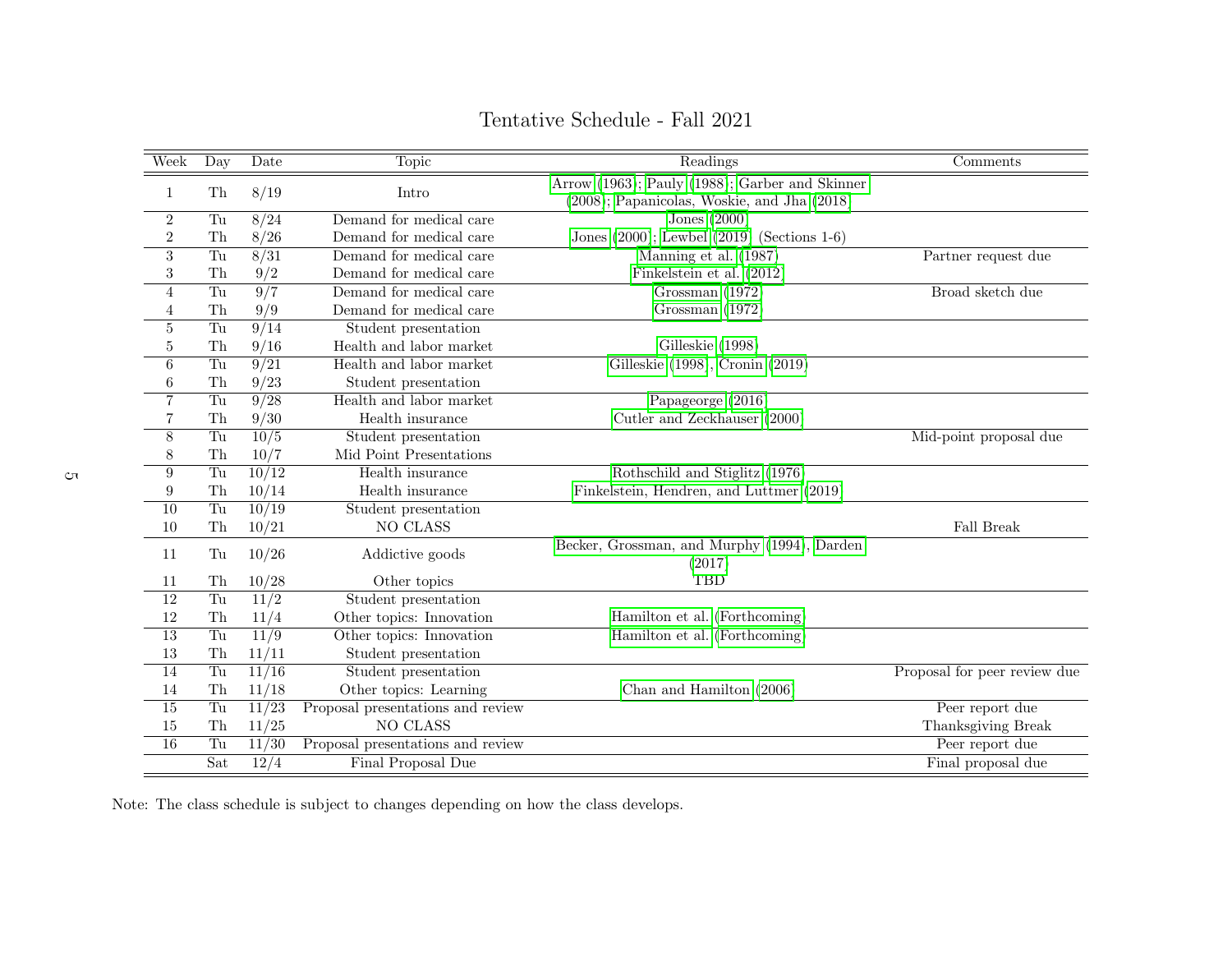#### OTHER INFORMATION

#### Guidelines for Reading Papers

The first set of questions are geared toward helping you to make sure you have understood the main ideas of the paper. A good introduction should hit most (often all) of these points.

- 1. What is the primary question/issue/hypothesis that the author wanted to address?
- 2. Why is the question interesting or important? (This often includes a description of how the paper contributes to the literature.)
- 3. What data does the author use (if empirical paper)?
- 4. Give an intuitive description of the author's empirical or structural model. (This is key to making sure you are understanding the paper. If the details of the model are confusing, take a step back and try to think about the basic intuition.)
- 5. What are the main author's findings?

The second set of questions may help you to think critically about the paper.

- 6. Did you find the question interesting and relevant?
- 7. Are you convinced by the author's results/arguments? Why or why not?
- 8. Did they identify the effect they claimed to identify? Why or why not?
- 9. Did the results obtained justify the interpretation and conclusions? (Often this may include concerns about external validity or heterogeneous treatment effects.)
- 10. Were the findings well supported by economic theory? In the cases where the paper does not have a clear theoretical model, do you think a model would have been helpful or that the lack thereof might lead to erroneous conclusions?

#### **SEMINARS**

Students are encouraged to attend the seminars listed below. At this point in your graduate career these are great sources for ideas as you look for field paper and dissertation topics.

- Triangle Health Economics Workshop: <http://thew.web.unc.edu>
- UNC Applied Micro: <https://econ.unc.edu/seminars/applied-microeconomics/>
- UNC Applied Micro (student workshop): TBD, email Donna Gilleskie to be included in the listserv.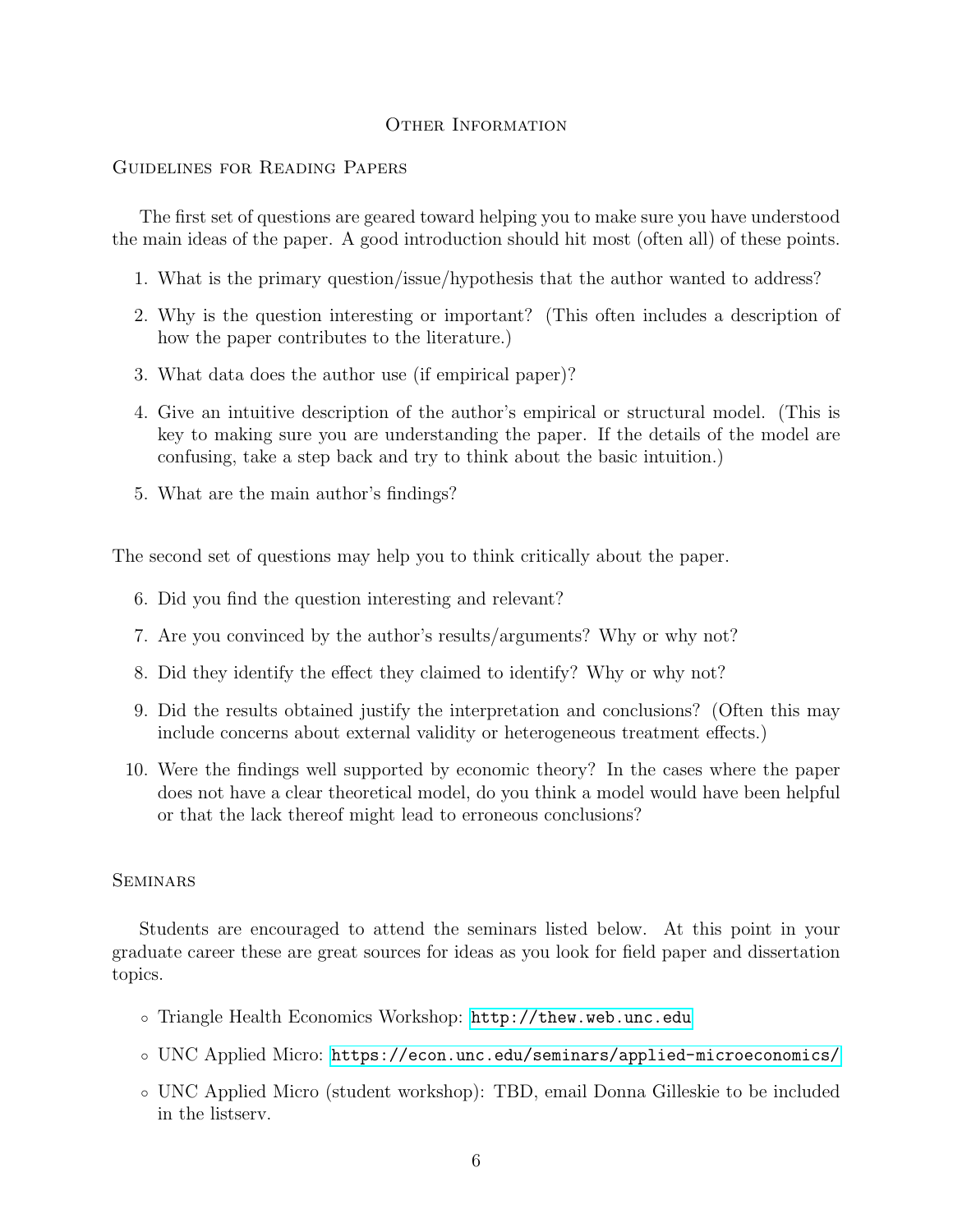◦ Electronic Health Economics Colloquium: <https://www.ehealthecon.org>

You may also be on the lookout for presentations at Duke and NC State.

#### Other Resources

If you ever need assistance from a librarian, Nancy Lovas is the economics librarian. She is available to work with you on your research if you were to need it. You can email or meet with her to talk about developing a research question, identifying databases, how to search for information, literature reviews, finding datasets, and more. You can make an appointment with Nancy at https://calendar.lib.unc.edu/appointments/business or contact her via email at nancy64@email.unc.edu. In addition, Professor Gilleskie's old syllabus has a number of data sources you may find useful.

#### POLICIES AND EXPECTATIONS

Attendance. Following university policy: No right or privilege exists that permits a student to be absent from any class meetings, except for these University Approved Absences: Authorized University activities; disability/religious observance/pregnancy, as required by law and approved by Accessibility Resources and Service and/or the Equal Opportunity and Compliance Office (EOC); significant health condition and/or personal/family emergency as approved by the Office of the Dean of Students, Gender Violence Service Coordinators, and/or the EOC. Instructors may work with students to meet attendance needs that do not fall within University approved absences.

Honor Code. All students are expected to follow the guidelines of the UNC honor code. In particular, students are expected to refrain from "lying, cheating, or stealing" in the academic context. If you are unsure about which actions violate that honor code, please consult honor.unc.edu.

Class Conduct. During class and office hours you shall refer to your fellow students and to your instructor with respect and civility—hopefully this applies throughout your life in general. No discriminatory language or behavior will be allowed in the class. I only answer unprofessional emails every sixth Friday of each month. So to increase your likelihood of me replying you should avoid improper treatment such as overly casual salutation words (e.g. "Buddy," "Yo," "Dude').

Mask Use. This semester, while we are in the midst of a global pandemic, all enrolled students are required to wear a mask covering your mouth and nose at all times in our classroom. This requirement is to protect our educational community — your classmates and me – as we learn together. If you choose not to wear a mask, or wear it improperly, I will ask you to leave immediately, and I will submit a report to the Office of Student Conduct. At that point you will be disenrolled from this course for the protection of our educational community. Students who have an authorized accommodation from Accessibility Resources and Service have an exception. For additional information, visit Carolina Together.

Accessibility Resources and Services. UNC facilitates the implementation of reasonable accommodations, including resources and services, for students with disabilities, chronic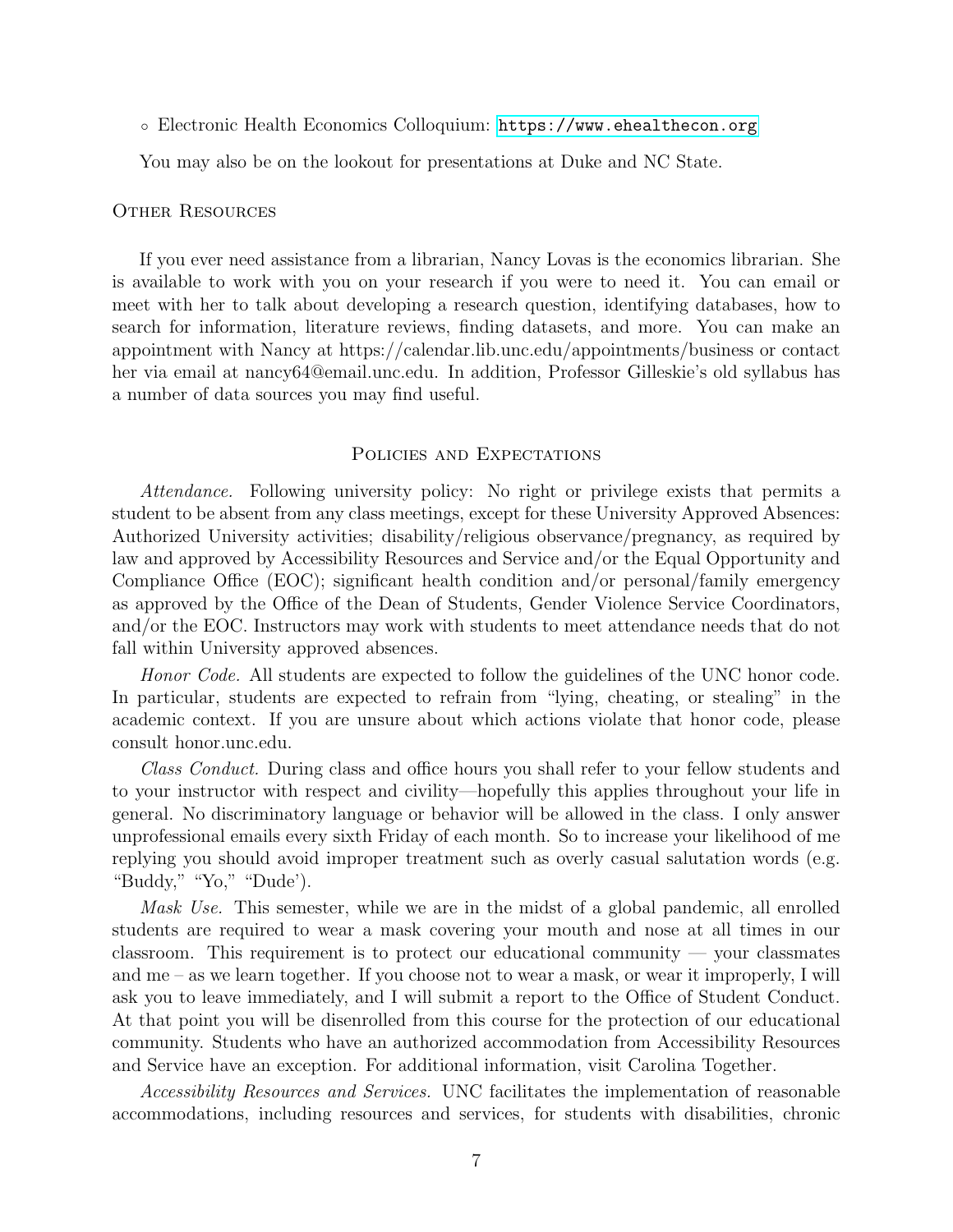medical conditions, a temporary disability or pregnancy complications resulting in barriers to fully accessing University courses, programs and activities. Accommodations are determined through the Office of Accessibility Resources and Service (ARS) for individuals with documented qualifying disabilities in accordance with applicable state and federal laws. See the ARS Website for contact information: https://ars.unc.edu or email ars@unc.edu.

Counseling and Psychological Services (CAPS). CAPS is strongly committed to addressing the mental health needs of a diverse student body through timely access to consultation and connection to clinically appropriate services, whether for short or long-term needs. Go to their website: https://caps.unc.edu/ or visit their facilities on the third floor of the Campus Health Services building for a walk-in evaluation to learn more.

Title IX Resources. Any student who is impacted by discrimination, harassment, interpersonal (relationship) violence, sexual violence, sexual exploitation, or stalking is encouraged to seek resources on campus or in the community. Reports can be made online to the EOC at https://eoc.unc.edu/report-an-incident/. Please contact the University's Title IX Coordinator (Elizabeth Hall, interim – titleixcoordinator@unc.edu), Report and Response Coordinators in the Equal Opportunity and Compliance Office (reportandresponse@unc.edu), Counseling and Psychological Services (confidential), or the Gender Violence Services Coordinators (gvsc@unc.edu; confidential) to discuss your specific needs. Additional resources are available at safe.unc.edu.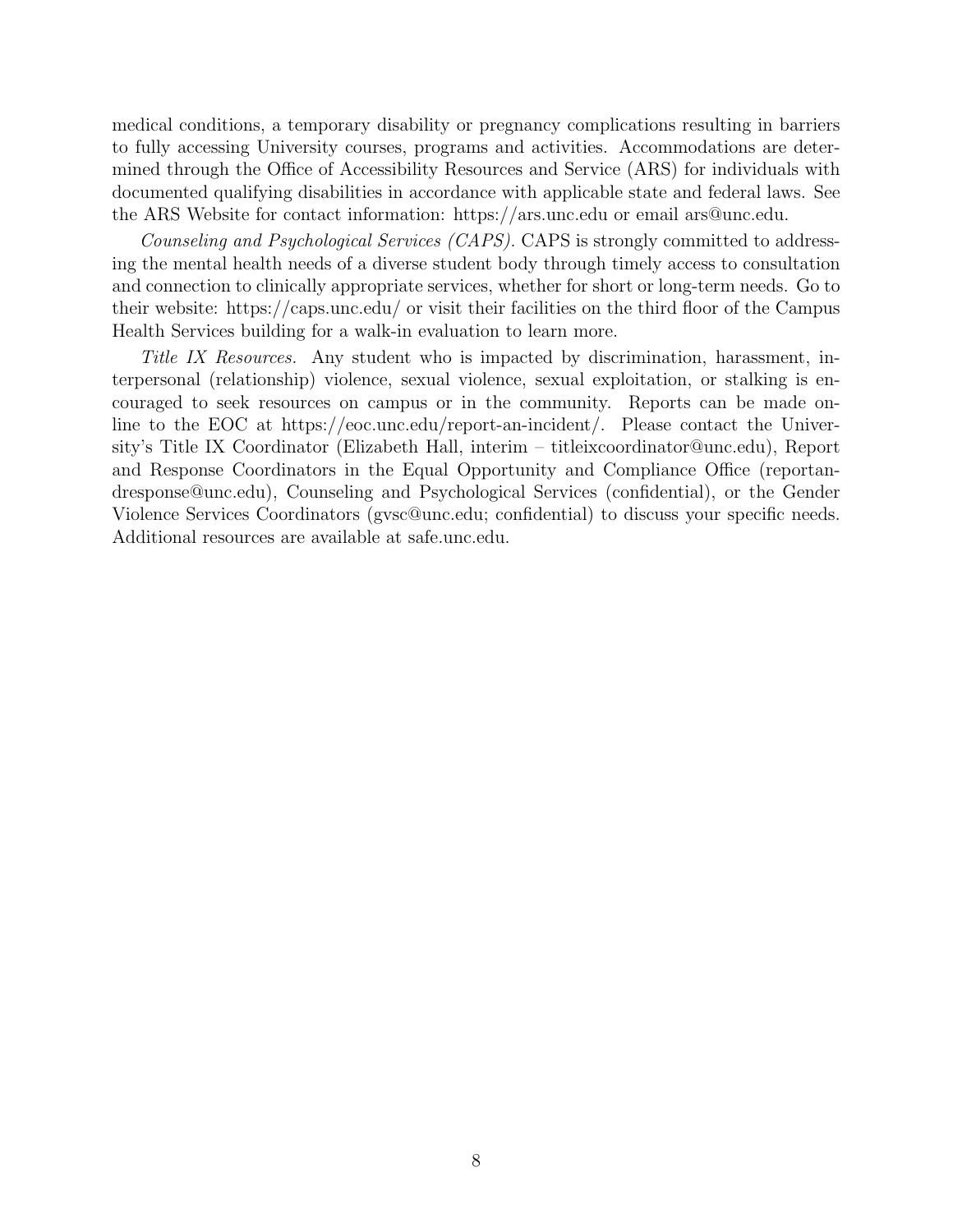# <span id="page-8-13"></span><span id="page-8-12"></span><span id="page-8-11"></span><span id="page-8-10"></span><span id="page-8-9"></span><span id="page-8-8"></span><span id="page-8-7"></span><span id="page-8-6"></span><span id="page-8-5"></span><span id="page-8-4"></span><span id="page-8-3"></span><span id="page-8-2"></span><span id="page-8-1"></span><span id="page-8-0"></span>References

- Arrow, K.J. 1963. "Uncertainty and the Welfare Economics of Medical Care." The American economic review 53 (5):941–973.
- Becker, Gary S., Michael Grossman, and Kevin M. Murphy. 1994. "An Empirical Analysis of Cigarette Addiction." The American Economic Review 84 (3):396–418.
- Chan, T.Y. and B.H. Hamilton. 2006. "Learning, Private Information, and the Economic Evaluation of Randomized Experiments." Journal of Political Economy 114 (6):997–1040.
- Cronin, Chris. 2019. "Insurance-Induced Moral Hazard: A Dynamic Model of Within-Year Medical Care Decision Making Under Uncertainty." *International Economic Review* 60 (1):187–218.
- Cutler, David M. and Richard J. Zeckhauser. 2000. "The Anatomy of Health Insurance." In Handbook of Health Economics, vol. 1A, edited by Anthony J. Culyer and Joseph P. Newhouse, chap. 11. Elsevier, North-Holland, 563–643.
- Darden, Michael. 2017. "Smoking, Expectations, and Health: A Dynamic Stochastic Model of Lifetime Smoking Behavior." Journal of Political Economy 125 (5):1465–1522.
- Finkelstein, Amy, Nathaniel Hendren, and Erzo F. P. Luttmer. 2019. "The Value of Medicaid: Interpreting Results from the Oregon Health Insurance Experiment." Journal of Political Economy 127 (6):2836–2874.
- Finkelstein, Amy, Sarah Taubman, Bill Wright, Mira Bernstein, Jonathan Gruber, Joseph P. Newhouse, Heidi Allen, Katherine Baicker, and Oregon Health Study Group. 2012. "The Oregon Health Insurance Experiment: Evidence from the First Year." The Quarterly Journal of Economics 127 (3):1057–1106.
- Garber, Alan M. and Jonathan Skinner. 2008. "Is American Health Care Uniquely Inefficient?" The Journal of Economic Perspectives 22 (4):27–50.
- Gilleskie, Donna. 1998. "A Dynamic Stochastic Model of Medical Care Use and Work Absence." *Econometrica* 66 (1):1–45.
- Grossman, Michael. 1972. The Demand for Health: A Theoretical and Empirical Investigation. New York: Columbia University Press.
- Hamilton, Barton, Andrés Hincapié, Robert Miller, and Nicholas Papageorge. Forthcoming. "Innovation and Diffusion of Medical Treatment." International Economic Review .
- Jones, Andrew M. 2000. "Health Econometrics." In Handbook of Health Economics, vol. 1A, edited by Anthony J. Culyer and Joseph P. Newhouse, chap. 4. Elsevier, North-Holland, 265–344.
- Lewbel, Arthur. 2019. "The Identification Zoo: Meanings of Identification in Econometrics." Journal of Economic Literature 57 (4):835–903.